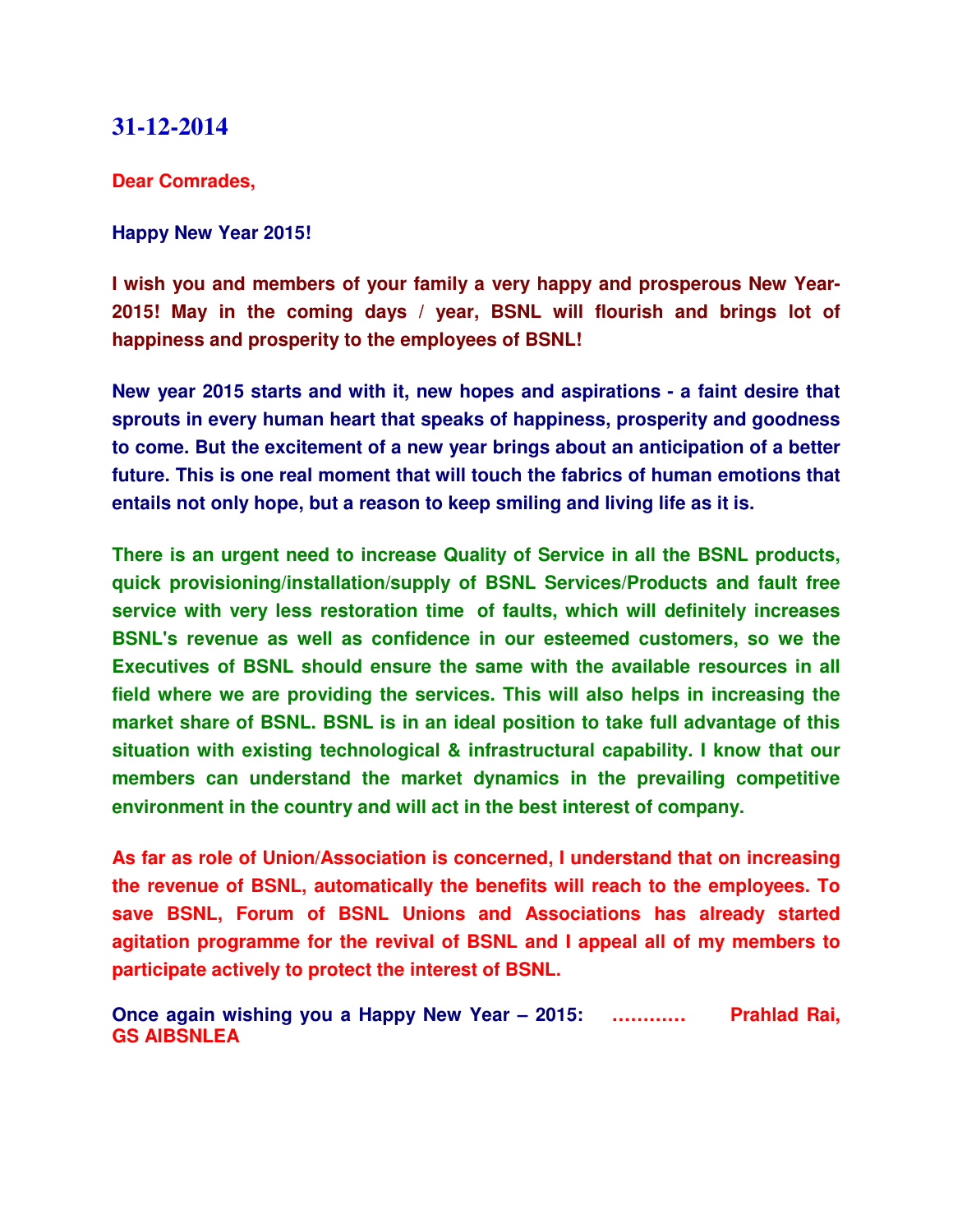# **Decisions of the Forum Meeting held on 30th December 2014**

**A meeting of the Forum of BSNL Unions/Associations was held on 30th December 2014 at BSNL MS Office, presided by Com. Islam Ahmad, President NFTE. The house paid homage to the memory of Com. Chhidu Singh, senior leader and Vice-President of BSNLEU, NTR Circle, who passed away a few days back.**

**The Convener welcomed all and reported about the developments after the last meeting on 19-12-2014 and action taken on the decisions taken. The Memorandum to be submitted to the Prime Minister has been circulated to all the General Secretaries of Unions/Associations. As per earlier decision, the General Secretaries of all the unions/associations in BSNL have been addressed requesting to participate in the action programmes. About 30 Members of Parliament has been addressed for supporting the cause of BSNL. More are being approached. The Central Trade Unions have been addressed as also the Independent Federations like Confederation of Central Government Employees, Unions in Railways, Postal etc. for solidarity and support in our struggles. Wall Poster for the dharna is prepared with the demands focused. The General Secretaries in consultation will decide about the dates of the Circle Conventions to be held to focus the issues on the revival of BSNL. The Convener stated that this meeting has been called to plan for the 3 days dharna from 6th to 8th January 2015, Parliament March on 25th February and Indefinite Strike from 17th March which action programmes are already decided.**

**All the comrades present in the meeting actively participated in the discussion and the following decisions were taken:**

**1. The 3 days dharna from 6th to 8th January 2015 should be organised effectively. The dharna will be from 10.00 AM to 05.00 P.M. Participants should take leave from office and will participate the full day in dharna. All out efforts should be made to ensure that each and every employee participates in the dharna on any of the three days. Wide publicity should be given for the programme.**

**The Circle Secretaries of NTR and Corporate Office will meet to plan for organising the dharna effectively at Corporate Office. Likewise, Circle Secretaries in all the circles should plan the programme and conduct the same effectively.**

**2. Regarding the Parliament March on 25th February 2015, the General Secretaries will intimate the number of participants from their organisations. Their stay arrangements will be made by the concerned unions.**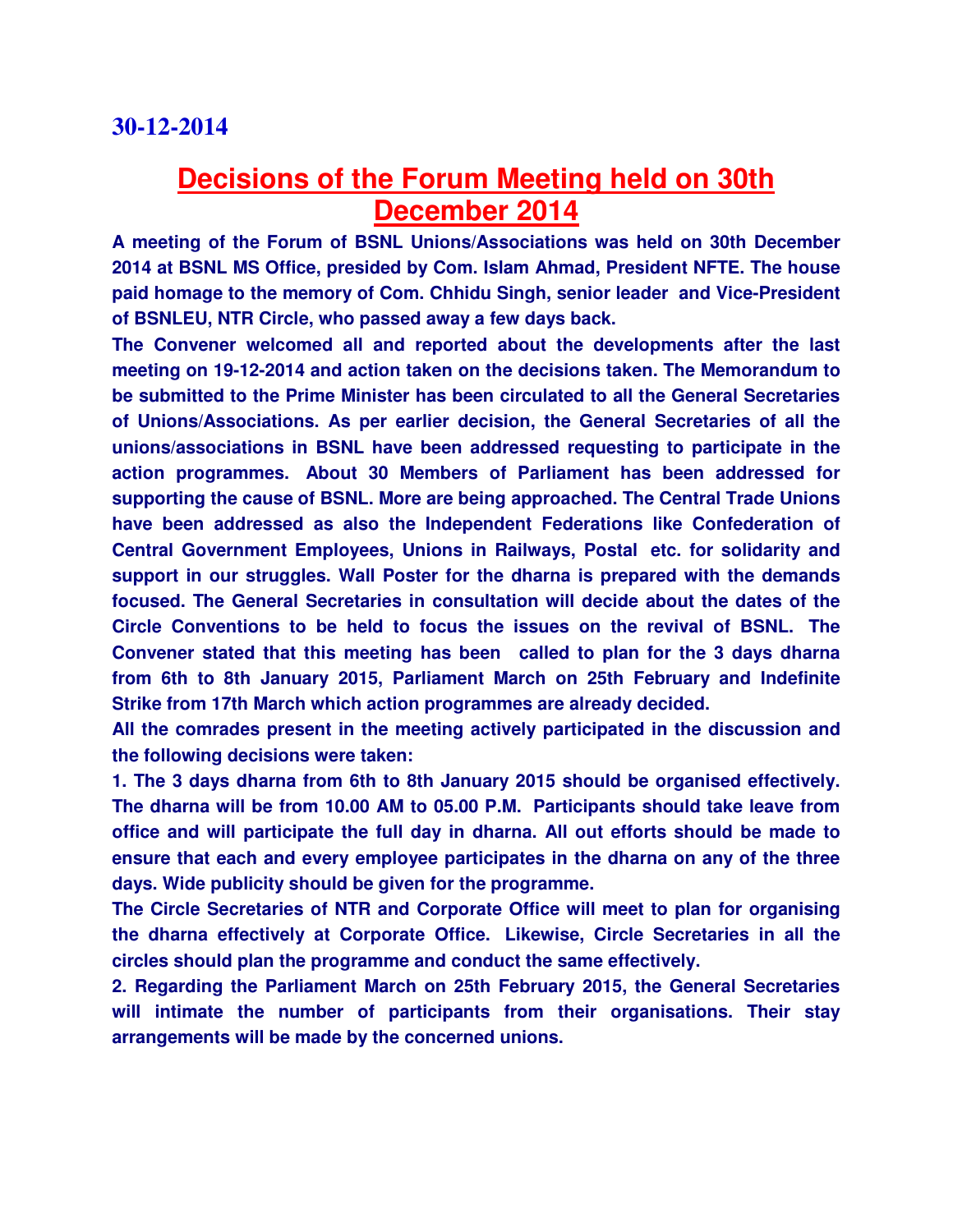**3. It is suggested that the unions/associations hold their Central Working / Executive Committee meetings to discuss and plan the action programmes, including Indefinite Strike, in an effective way.**

**4. While focusing on the anti-worker, anti-BSNL policies of the government, our demands for government assistance, effective management etc., we should have serious introspection and make all out pro-active efforts to improve the quality of service and ensure better service to the customers.**

**5. The Signature Campaign on the Memorandum to be submitted to the Prime Minister on the day of the Parliament March should start with out any delay to ensure that as per decision, more than one crore signatures are obtained.**

**6. Necessary funds for the Parliament March and other activities will be shared by the All India Unions.**

**7. Another meeting will be held to discuss about the future programmes after the dharna programme.** 

#### **29-12-2014**

Com.Tapan Kr.Modak SDE/OD/Satyabala CEC Member AIBSNLEA/CTD will be retiring due to superannuation on 31-12- 2014.He is a valuable organiser in Howrah Branch.We pray for his healthy and prosperous retired life. (click here for photo)

#### **22-12-2014**

FORUM/CTD met on 20-12-2014 at RJCM Room

TB.CS,President,ACS attended on behalf of AIBSNLEA/CTD.After thorough discussion it has been decided unanimously that DHARNA Programme will be implemented on 6th/7th January 2015 at area level and on 8th January at TB in a centralized form.Further programme implementation will be decided in the next meeting.All BS and other organisers are requested to take steps so that DHARNA Programme may be implemented successfully.

### **15-12-2014**

Diary procurement order of CTD for 2015 issued.Uploaded in Medha on 15/12/2014.You can print from this site also.Please send your procurement order to FS/CTD soon.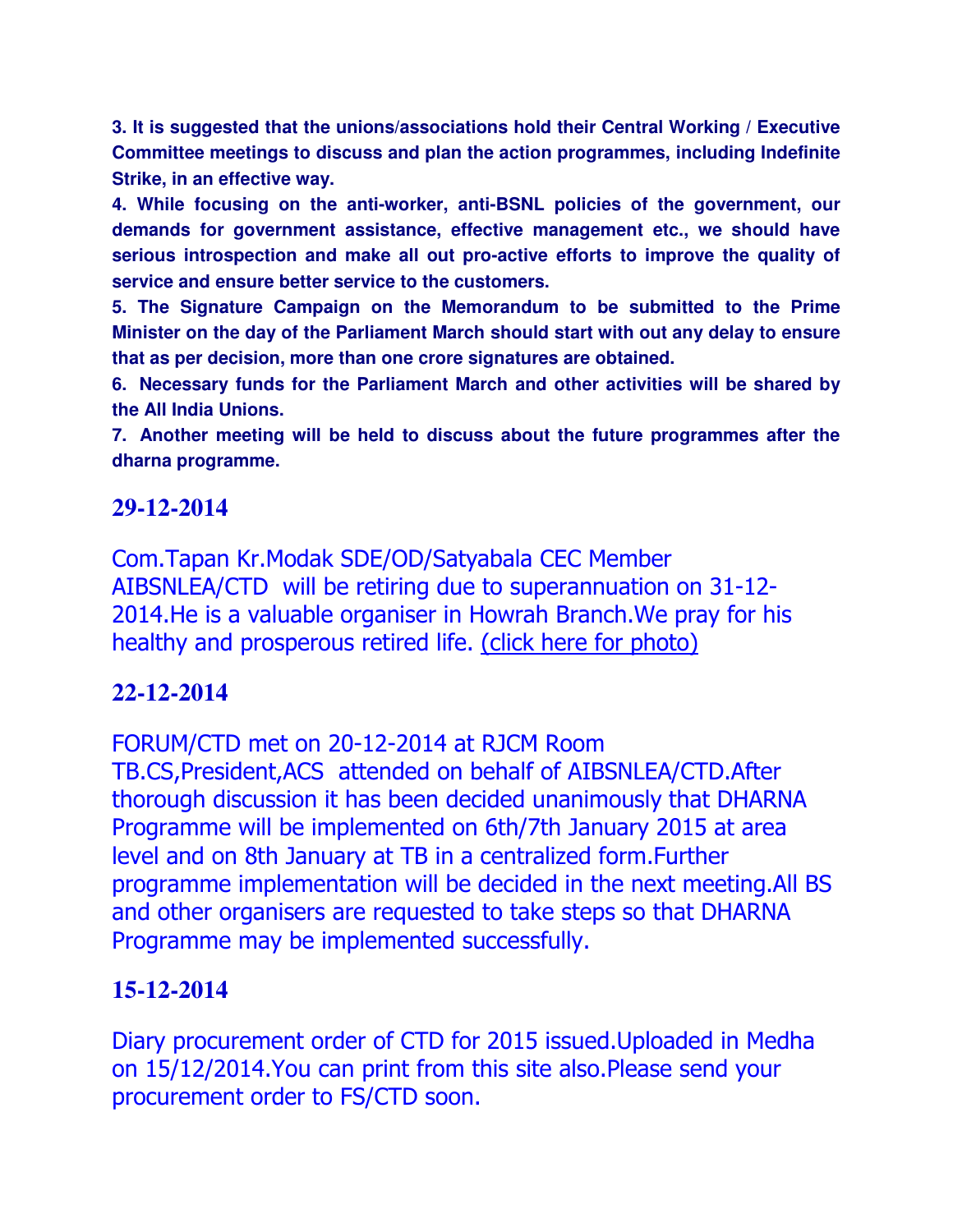### **13-12-2014**

**AIBSNLOA Chennai TD circle merged with AIBSNLEA Chennai TD: Congratulations! AIBSNLEA and AIBSNLOA Chennai TD Circle hold joint CEC meeting on 10.12.2014 at Chennai and decided to merge AIBSNLOA with AIBSNLEA. Immediately, an Adhoc circle body of AIBSNLEA Chennai TD Circle was formed. Com Udayasurian is nominated as Circle Secretary, Com Vaidyanathan as Circle President and Com Chandrashekharan as Financial Secretary. Rest of the Circle Office bearers will be decided shortly. The regular Circle Conference of AIBSNLEA Chennai TD Circle will be held in next three months time. Com. Shiva Kumar Circle Secretary, AIBSNLEA TN Circle and Com. N. Veerapandian, CWC member TN Circle were present in the joint meeting. We welcome all the comrades who joined AIBSNLEA their old home to strengthen it. A new history starts.** 

**<<<Click here for letter>>>**

**<<<<Letter of both Circle Secretaries>>>>**

## **12-12-2014**

As per decision of FORUM 'DEMANDS DAY" was organised in the form of gate meeting/Lunch hour demonstration in every workspot throughout CTD.Our members took part in the protest against wrong policy of BSNL management.

CS,ACSs ,President took part in Telephone Bhavan. In his deliberation CS emphasized on our unity and requested us to be prepared for forthcoming Strike on 17th March 2015 in the leadership of FORUM to 'SAVE BSNL SAVE NATION'.

## **10-12-2014**

CS met DGM(HR) regarding EARS attendance in MEDHA (to be introduced for executives wef 15/12/2014).We expressed that there are so many discrepancies regarding mapping and name of some executives are also not included.He requested to take care of all these matter.

He requested to declare the vacancy position of seniority quota for PA/PS immediately.